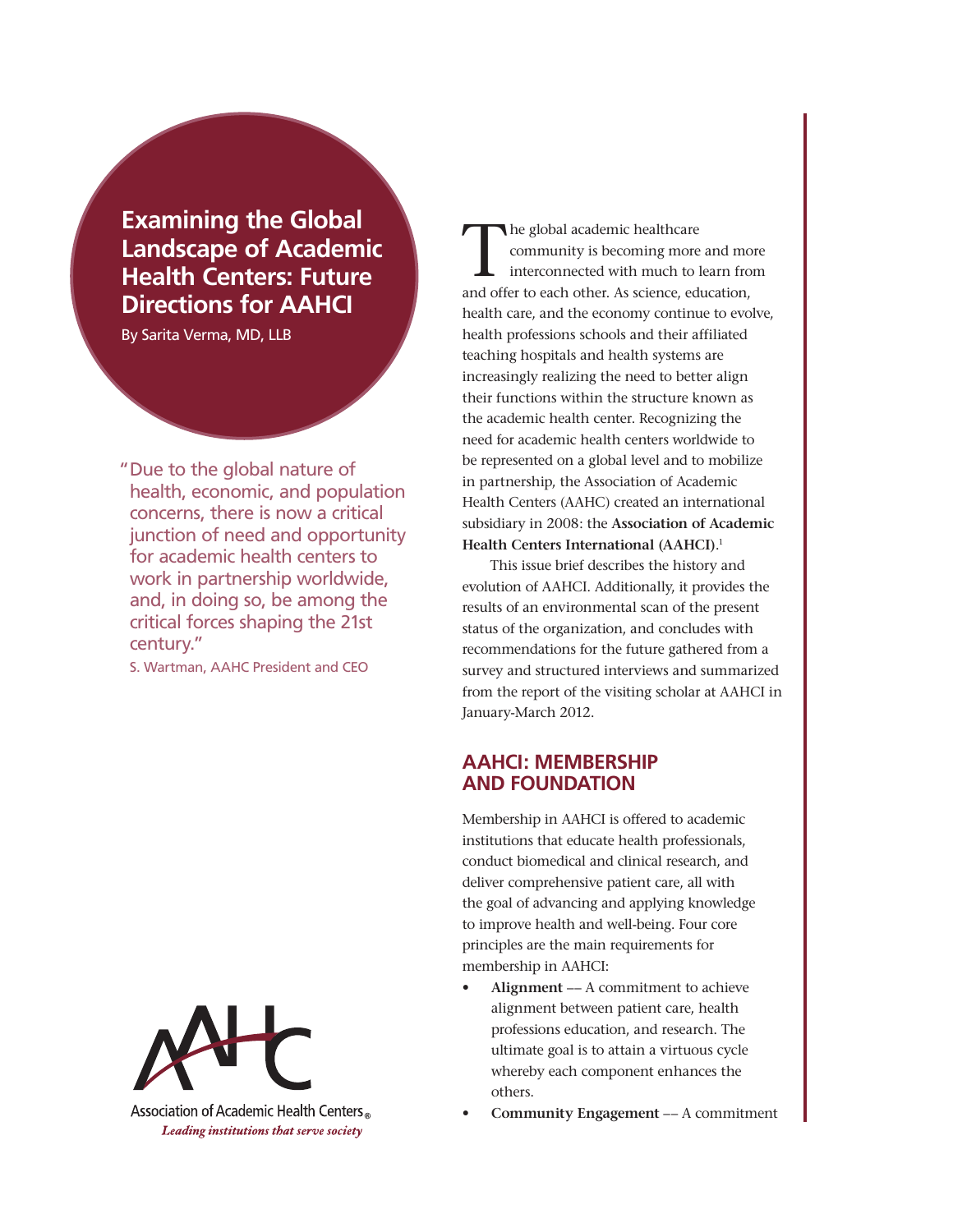to judge institutional performance based on the health and well-being of the community it serves. This implies a close working relationship with the community that is mutually beneficial.

- **Economic Development -- A commitment** to support and participate visibly in the economic and infrastructure development of the region. This includes job growth, capital development, support services, and other effects on the knowledge economy.
- **Collaboration** –– A commitment to develop collaborative relationships with other academic health centers around the world to expand best practices and programs geared towards the improvement of health and wellbeing worldwide.

Since its founding, AAHCI has focused on working with members to facilitate international collaboration and the development of organizational and management expertise to enhance the performance of academic health centers globally. AAHCI's first steps emphasized providing the means for academic health center leaders worldwide to gather together, sharing best practices and discussions on a variety of mutual issues often unique to academic health centers yet vital to enhancing health and well-being in their communities and globally.

Building upon the success and momentum generated from meetings in Asia and Europe, as well as from the International Forums held in Washington, DC, AAHCI convened an International Working Group to address the successful development and sustainability of the academic health center. Participants representing Europe, Asia, Latin America, North America, and Australia discussed the primary issues facing their institutions and common challenges facing academic health centers worldwide. Academic health centers are increasingly advancing in, or working towards, establishing an effective global presence. The Working Group identified key issue areas, such as human resources, regulatory restraints, financial restrictions, security, and management structures for future collaborative meetings.

Since 2008, AAHCI has held a highly successful annual International Forum focused on significant themes including: Building Academic Health Center Infrastructure Worldwide; The New Global Economy: Models, Missions, Risks, and Rewards; Strengthening the Academic Health Center Advantage; Collaborative Partnerships to Enhance Education, Science, and Population Health; and Advancing Clinical Translational Research.

As well, several regional meetings have been held and have been highly applauded for their synergy and networking opportunities. Thus far, regional meetings in Brazil, Australia, Singapore, and Amsterdam have been very well attended and upcoming meetings in China and Qatar are planned for 2012-13. The regional meetings have proven to be valuable in their influence and outreach to local and national governments; have created venues for sharing cases, models, and best practices; and have developed new partnerships between academic health center leaders to explore collaborative projects.

# **Defining Priorities and Future Direction**

At the January 2012 meeting of AAHC's Board of Directors, a discussion document to guide the debate about AAHC's priorities and future directions was distributed. AAHCI figured prominently in this document and in the Board's deliberations. The document recommended that AAHC "develop a strategy for the future relationship between AAHC and AAHCI." The recommendation was accompanied by the commentary: "In considering the long-term future, a discussion about the appropriate relationships between AAHC and AAHCI in an ever-globalizing world is important." This issue was also discussed at the March 2012 AAHCI International Forum.

It was determined that a survey of current AAHCI membership and targeted stakeholders should be conducted in conjunction with a literary review to provide an overview of the current membership in AAHCI; to engage the current membership in dialogue about

**EXAMINING** the Global Landscape of **ACADEMIC** Health Centers: **FUTURE DIRECTIONS** for AAHCI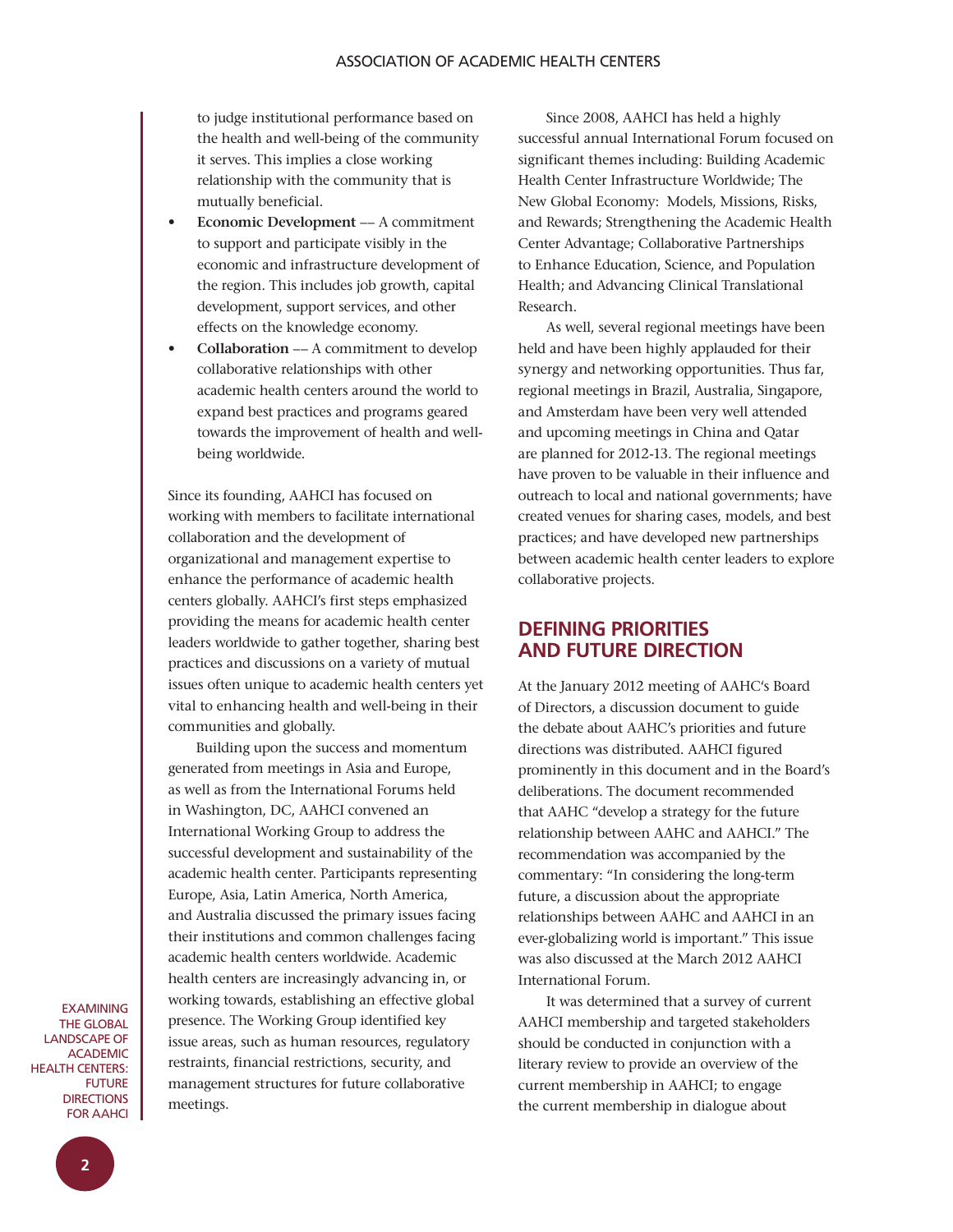the governance, organizational structure, and communication processes of AAHCI; and to make recommendations about how AAHCI can meet membership needs.

Despite time constraints and some logistic challenges, a literature review, member participation in the survey and follow-up interviews, and in-depth discussions with knowledgeable stakeholders provided insights for the future direction of AAHCI.

## **Summary Literature Overview of Academic Health Centers**

A full scientific literature review was not possible within the time constraints; however, there is unequivocal agreement that academic health centers are charged with delivering a tripartite mission of clinical service, teaching, and research with the overriding purpose of improving the health and health care of their local communities and society as a whole. These centers have, over the past two decades, faced an increasingly competitive environment that has stretched private-public partnerships and demanded social accountability.

Academic health centers face many challenges, including expansion of education from urban to more 'distributed' and community-based sites, emerging models of inter-professional learning and collaborative care, more ambulatory patient care, and curricular renewal and calls for invigoration for the future of health professions education. They also face demands for a return on investment in research, an attrition of research funding, and a sophisticated consumer oriented population that wishes to see the translation of discovery from bench to bedside. Emerging scholarship and opinion emphasize the role of academic health centers in knowledge dissemination and knowledge application.<sup>2</sup> Governments increasingly see knowledge as the key indicator of modernization and wealth creation. Thus, as major employers and contributors to the economic growth and prosperity of their communities, academic health centers are being examined globally for the academic/health interface and its impact on population health. A major theme is the emerging desire for meaningful and transparent

measures of academic health center performance as well as benchmarks for social responsibility and global impact.

## **AAHCI Membership Survey: Project Overview**

The *Association of Academic Health Centers International Membership Survey* was designed to collect basic information about member institutions based outside the United States. The primary representative from each AAHCI member institution was invited to participate in the survey and responses were collected over a four-week period. The survey consisted of three parts:

- Section One covered member institutions demographics;
- Section Two concerned member institution goals and priorities; and
- Section Three related to expected benefits of AAHCI membership.

Members participated in the survey with a response rate of 50% (16 out of 32) with 14 responses fully completed. All members who were surveyed were also invited to participate in follow-up interviews. A key factor was interviewee availability during the time frame of the project. Follow-up interviews were then conducted with available survey respondents, as well as a small group of individuals invited to participate as key informants because they were viewed as having a particularly important perspective on the future of AAHCI.

#### **The Institutional Structure of Academic Health Centers**

This is the first survey of the AAHCI membership. The diversity of types and models of academic health centers among respondents was remarkable. Although 100% of the respondents included a

There is unequivocal agreement that academic health centers are charged with delivering a tripartite mission of clinical service, teaching, and research with the overriding purpose of improving the health and health care of their local communities and society as a whole.

Examining the Global Landscape of Academic **HEALTH CENTERS: FUTURE DIRECTIONS** for AAHCI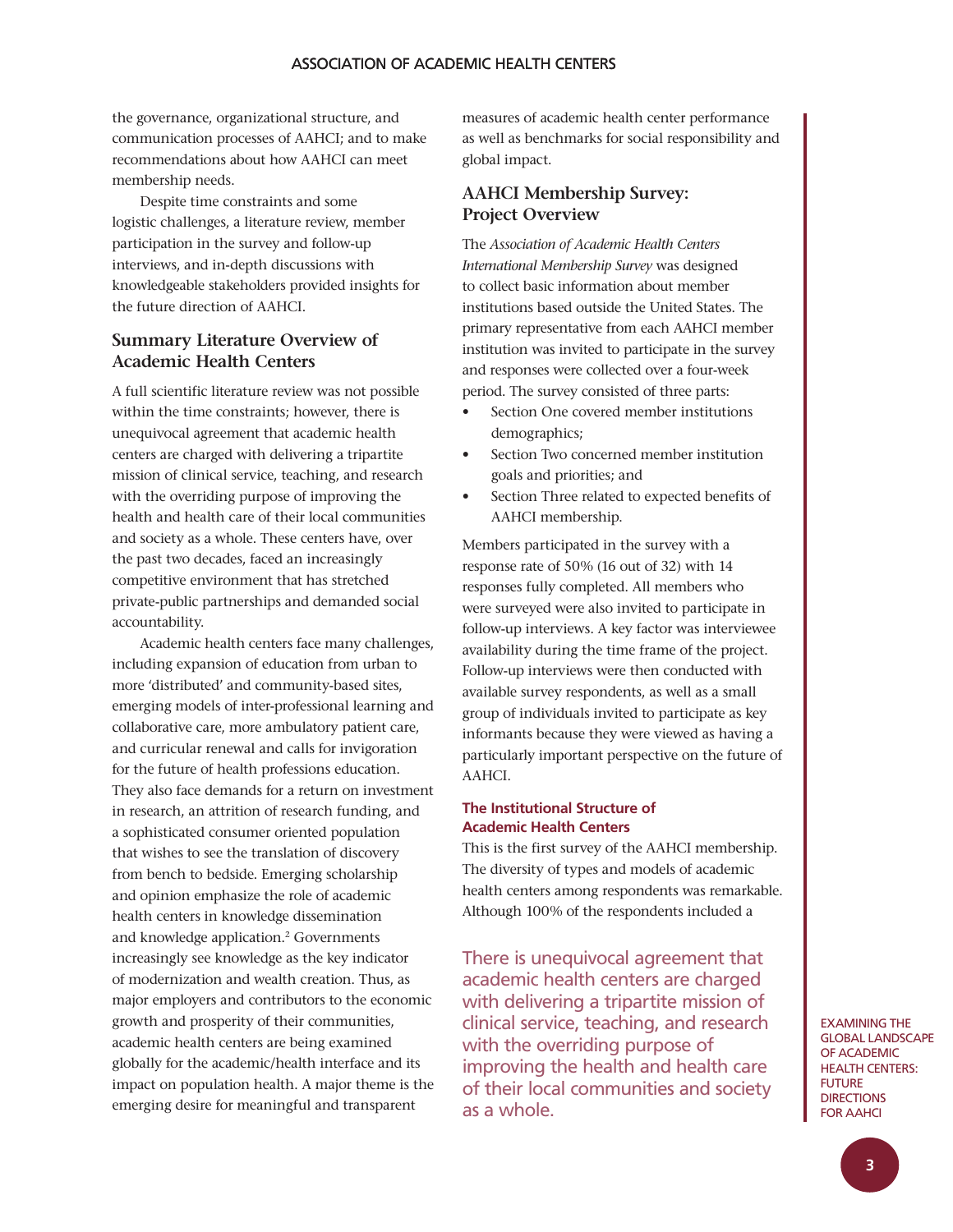School of Medicine, more than 60% also included Schools of Nursing and of Graduate Studies. More than 50% included Schools of Public Health. AAHCI members are large Centers with an average of 30% having a range of 100-500 paid full-time (FT) and 100-500 paid part-time (PT) faculty. Approximately a quarter of respondent academic health centers have more than 5000 paid FT faculty. Almost 70 percent graduate between 100- 500 MD/equivalent students per year and an equal range of non-MD and doctoral students per year. More than 70% of the respondent academic health centers have between 1000-5000 beds in their hospitals.

The assortment of academic health center models comes as no surprise with 40% being separated between the academic and the hospital/ health system; 33% as a hybrid (that is integrated for some functions and separate for others) and only 26% are integrated with the academic and health/hospital system under common ownership, governance, or control. Funding sources are equally split among respondents with half being supported more than 25% by government and only 3/16 being supported almost entirely by government. Almost half (42%) rely on a quarter of their support from non-government funding such as tuition and philanthropy. Only one respondent indicated that their enterprise received 75-100% of the transfer of revenues from the hospital/health system. Most (n=6) relied on the revenues from that source for 0-25% of their funding.

A third (35%) of respondents are directly responsible to a government ministry (or ministries) whereas 64% indicated they are directly accountable to a non-government Board or non-government body. More than 50% of the respondent academic health centers are considered to be "public institutions" –– owned, chartered, or established by government; 28% are entirely "private" –– not owned, operated, or chartered by

**EXAMINING** the Global Landscape of **ACADEMIC** Health Centers: **FUTURE DIRECTIONS** for AAHCI

Funding sources [of academic health centers] are equally split among respondents with half being supported over 25% by government and only 3/16 being supported almost entirely by government.

government; and a small number are "hybrid", a combination of public and private. More than 80% of the respondent academic health centers serve a predominantly urban population, although 53% also serve patients who travel to them to receive care from a designated center of excellence or from a national referral program.

### **Strategic Priorities and Partnerships**

The survey included an assessment of academic health center strategic priorities and 13 respondents summarized their institution's goals. The most frequently cited strategic priorities were: quality care, excellence in education, translational research, and fulfilling a social/academic mission.

A majority of respondents already have extensive international partnerships, although there was no common geographic area of regional focus, with most partnerships centered on: research collaboration with multi-center clinical trials; global health partnerships for student and faculty exchanges; health and human resources, especially physician and nursing training capacity; advanced graduate and doctoral education programs; and infrastructure support and development.

### **AAHCI Purpose: Advancing a Common Vision and Serving Members**

More than 90% of the respondents indicated that the highest value services that AAHCI could provide to them would be in collecting and disseminating information (communication of best practices) and in facilitating partnerships among academic health centers. A large majority, 76.9%, felt convening global and regional meetings were worthy and 38.5% indicated that advocacy for government policy change/reform would be valuable.

All of the respondents (n=16) indicated that the highest priority for AAHCI should be given to the development of benchmarks, metrics, and performance indicators. More than 90% indicated priority for dissemination of best practices of academic health center education, research, and clinical functions; and more than 70% indicated that the development of population health metrics would be valued.

Finally, the responses on AAHCI governance and structure were not conclusive. Although more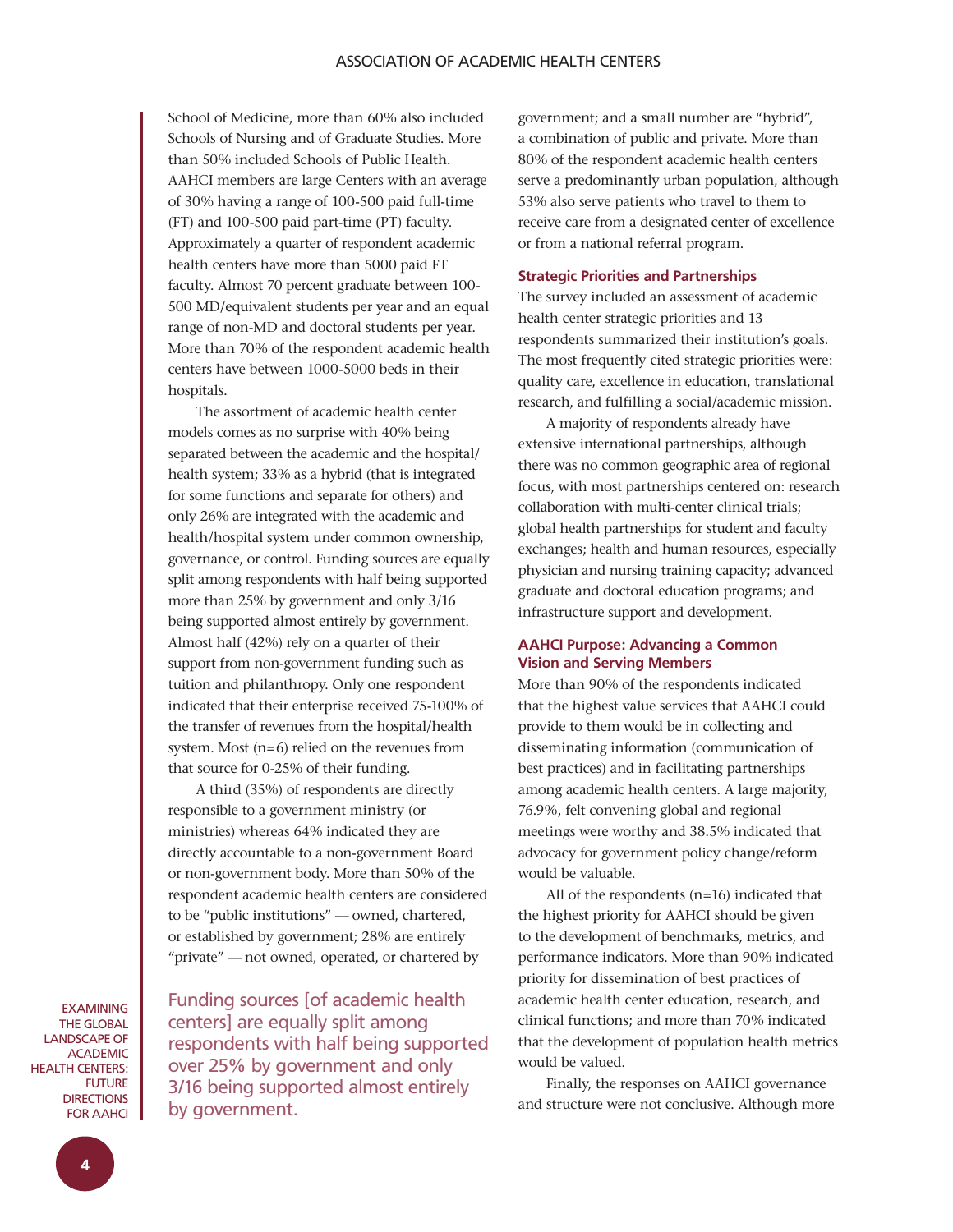than 50% (8/16) favored a 'hybrid' of regional and centralized governance, the rest were equally split between a sole regional structure and a fully centralized one.

## **Member Interviews Highlight Common Themes**

Seven in-depth interviews of academic health center leaders were conducted by AAHCI, of which four were with AAHCI members. The interviews provided a second stream of information and used purposeful sampling across multiple viewpoints (US, Canada, Middle East, UK, Asia). All interviewees had a high level and sophisticated knowledge about academic health centers and current issues. The interviews revealed some mutual opinions and interests regarding the future course for AAHCI.

#### **Joining AAHCI**

Interviewees expressed an increasing interest in an international organization that is dedicated to the unique issues of academic health centers and their tripartite mission.

*Meetings for "networking" and or just getting together are of limited interest unless they offer a unique topic or learning or partnership building opportunity.* 

### **AAHCI's Value Proposition**

The consensus opinion is that the value proposition for AAHCI would vary amongst countries and systems at differing levels of evolution and maturity of academic health centers. For those in the early phases of contemplation to become an academic health center, the appeal would be sharing evidence of the added value of academic health centers, as well as AAHCI's advocacy in making the case for adoption of any model of integrated health care.

*The evolution of health services in some countries has resulted in health care being organized around functions. In other countries, health care is characterized by multiple practitioners and complex organizational structures that focus around the needs of professional groups and not around the needs of patients. Some member academic health* 

*centers have developed as a consequence of the recognition that there has to be a better way of organizing care.*

*Members of AAHCI countries span the spectrum of those who have already taken the principles of integrated care and applied them to their own health reforms as a potential solution; those who are partially integrated and function as a "confederacy" and those who are poised to start the conversation about integration but require evidence and support. In all of these situations, AAHCI and AAHC can act as a change agent, a catalyst, and a platform for international collaboration.*

One example of the success of the value proposition mentioned by almost all interviewees was the facilitation of the establishment of the academic health center model in Singapore and the positive impact of the presence and assistance of AAHC in the conversation.

For more mature academic health center systems, the value proposition would be sharing evidence and convening key discussions about academic health center finances and the web of cross-subsidization that occurs at these institutions. Importantly, many interviewees felt that there would be great value with individual studies.

*Of interest were case studies that allow for mutual problem-solving and a congregation of like-minded collaborators on how leaders manage the proliferation of managed care and health care reform initiatives, the attrition of research funding, how these threats are affecting their mission-related activities, and how they are responding to and managing these threats.* 

All the interviewees mentioned that a common goal for AAHCI would be establishing metrics.

*Of value are metrics for performance based on strategic priorities especially in Global Health (determinants of health and chronic disease management), Impact on Population Health, and Innovation in Translational Research.*

Key areas of priority for AAHCI to develop in the next 3-5 years were as follows (in no particular order):

Examining the Global Landscape of Academic **HEALTH CENTERS: FUTURE DIRECTIONS** for AAHCI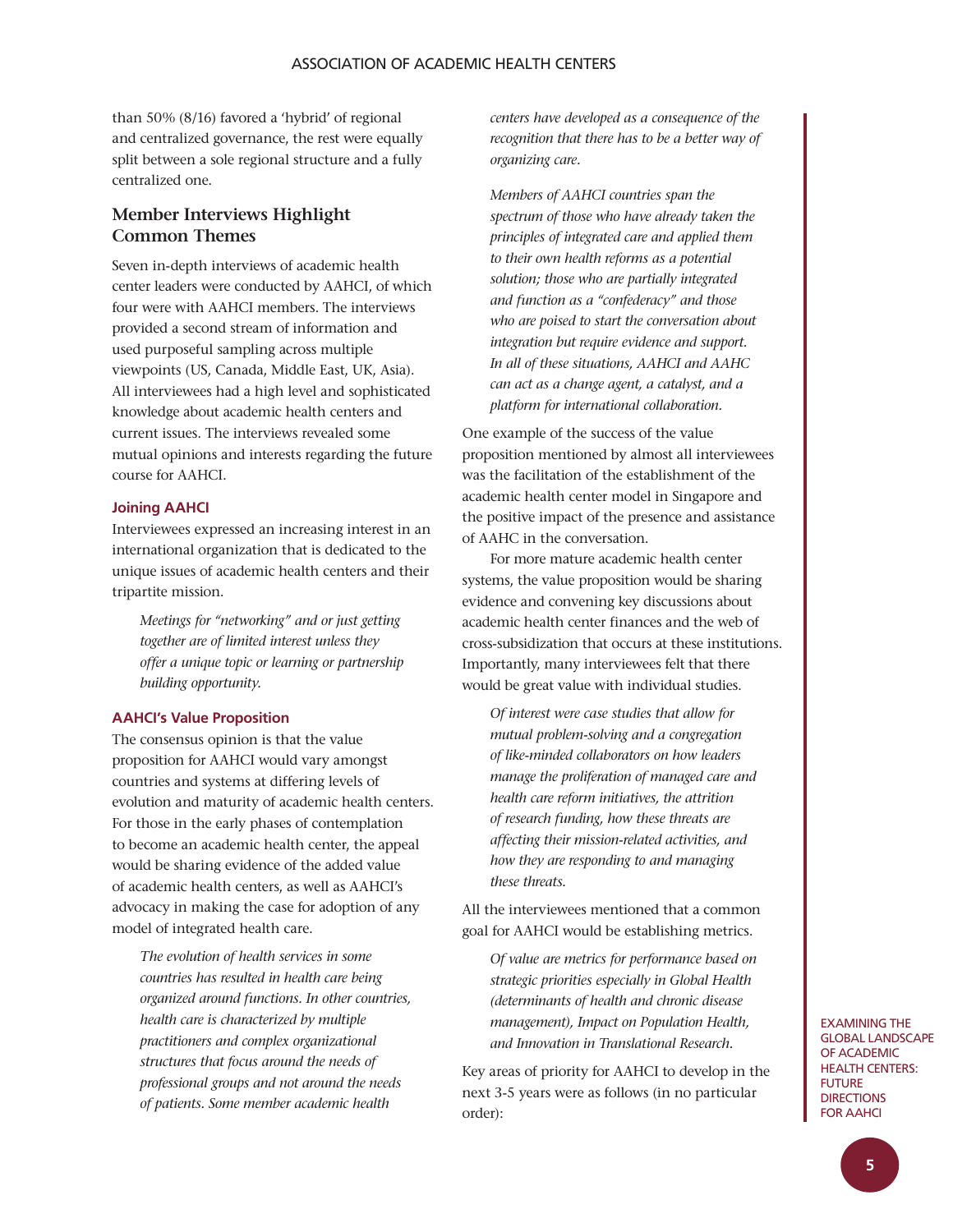- Key performance indicators developed from metrics that assess return on investment by government and private investors, using outputs beyond research (e.g., impact on the community the academic health center serves);
- Mentorship for new senior leaders; focused discussion forums that address stages of academic health center development at advanced, middle, and early/formative levels;
- Documentation, sharing of cases, and scholarship on the purpose and direction of academic health centers: what is the best evidence of models that are in use now;
- Collaboration on innovation and best use of the knowledge economy;
- Enhanced Services -- annual assembly of all members and improved communication with members;
- Advocacy with public and private funders about the delivery of the tripartite mission, especially on sustained research funding; and
- Discussions about health human resources and the global migration of the workforce.

#### **AAHCI Governance and Structure**

This is an evolving area. As one interviewee put it, there is a tension that can best be described as being a debate between *"organizational control and organizational altruism."* All interviewees agreed that a new role for AAHCI is needed as it relates to AAHC. However, there is no clear consensus about the best model for the relationship. There is an emerging view that AAHCI member issues, albeit similar, are unique from those of AAHC. One interviewee noted that, *"as the AAHCI membership has grown, a critical mass believe there will be a need for a concrete international level organization to address 'global' academic health center issues."*  The interviews complemented the survey data confirming that members of AAHCI feel ready to move beyond their role as a subsidiary to a more complementary status. Based on these sources three types of structure models were suggested:

**EXAMINING** the Global Landscape of **ACADEMIC** Health Centers: **FUTURE DIRECTIONS** for AAHCI

### *Sole Member Model*

The first model could be readily implemented. It would involve an acknowledgement of AAHCI with a member representative appointed to the AAHC Board.

#### *Executive Advisory Committee Model*

This alternative model entails an Executive or Advisory Committee of representatives (volunteer, selected, elected, or invited) who would advise the AAHC Board, the AAHC office, and the CEO about planning for annual and regional meetings, membership and fees, and establishing and setting up of a separate AAHCI governance.

The Committee would be charged to engage all members of AAHCI and those of AAHC who wish to participate in a transitional planning phase over a 2-3 year period to strategically plan for AAHCI and create a structure looking towards the collective future of academic health centers internationally. Representation for the Executive Committee would be regional.

#### *International Office Model*

This model proposes one or more international offices outside of Washington and based in partner countries, fully supported by AAHCI fees and the host countries.

## **AAHCI Next Steps: Recommendations**

Outcomes from a review of the literature, the historical context, survey results, and in-depth interviews, have produced five recommendations to consider in determining AAHCI's future course in structure, governance, and activities.

### **Recommendation # 1**

Deliver a comprehensive and reliable communications program that engages AAHCI members, providing a forum for ongoing sharing of interests and projects, and facilitating partnerships. This should use multiple formats, including social media, and be a web-based or a portal-based system.

### **Recommendation # 2**

Convene a roundtable discussion with members of AAHC and AAHCI about the future directions and structure of AAHCI and its relationship with AAHC. In the interim, have a transitional process that would facilitate AAHCI membership in dialogue with the AAHC Board –– perhaps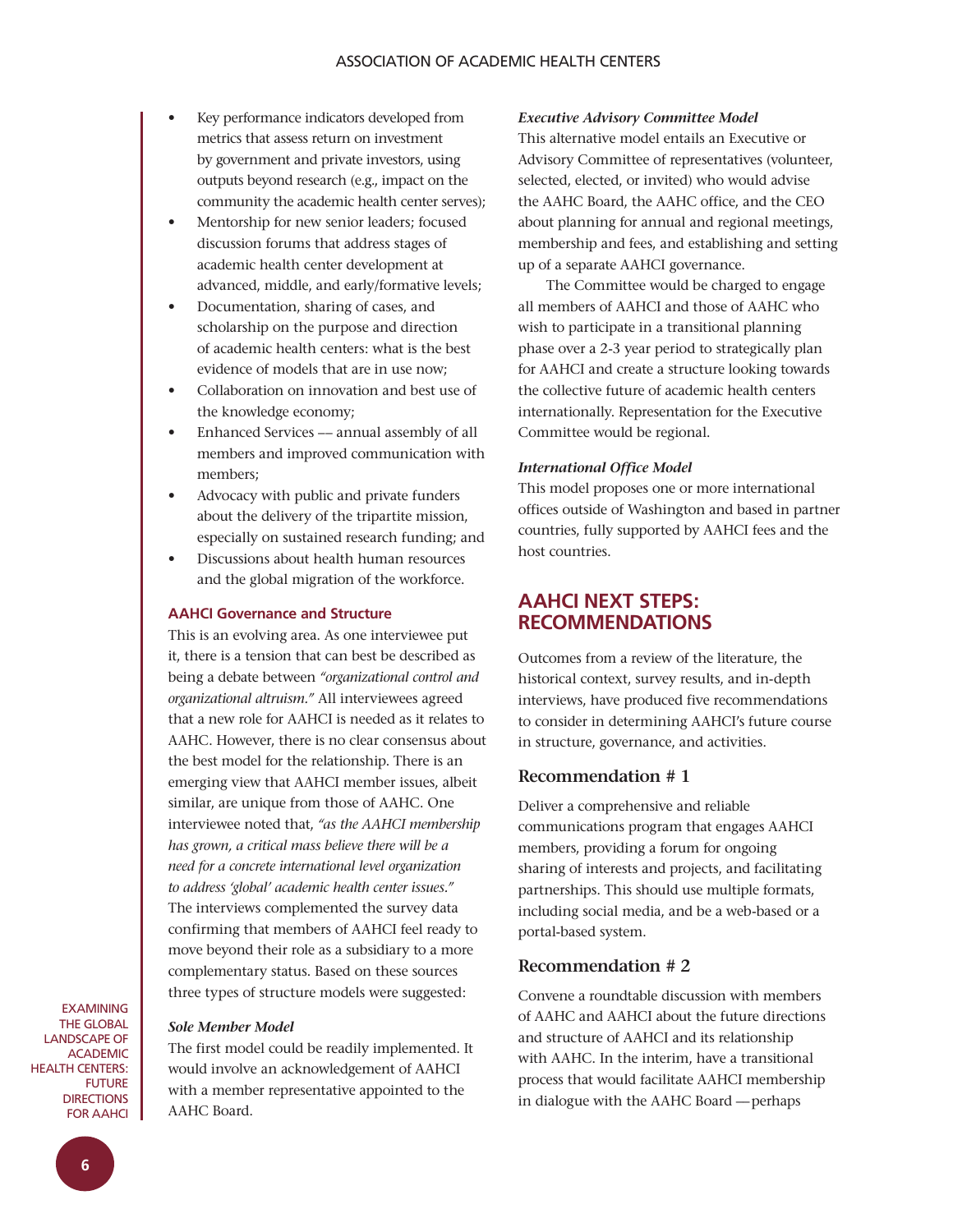### ASSOCiAtiOn Of ACADEMiC HEALtH CEntErS



with a nominated member and/or an advisory committee.

## **Recommendation # 3**

Enhance the secretariat of AAHCI for the sustainable and enhanced recruitment and retention of members, as well as the creation of a business plan for an improved fee schedule and member offerings to meet their unique needs. Conduct an annual needs assessment that would guide regional meetings and the annual International Forum.

### **Recommendation # 4**

Create other mechanisms for member engagement, such as Working Groups. A Working Group that builds on the existing AAHC work on key performance indicators relevant to the international members would be welcomed. Establish Working Groups that measure the impact of research of academic health centers, and on evidence based practices/exemplars of academic health centers. Finally, establish a Working Group on the Social Responsibility of Academic Health Centers based on the World Health Organization (WHO) recommendations.<sup>3</sup>

## **Recommendation # 5**

Create a network of partnerships building on AAHC and AAHCI databases that link two to three partners across research, education, or clinical projects as demonstration models

for successful collaboration. There are many emerging partnerships but this is not happening in any coordinated way and opportunities may be lost for synergy and winning combinations. Some partnerships can be between those at the same level of evolution whereas others could match emerging academic health centers with more sophisticated ones, and each group would benefit from creative combinations to further the internationalization of the academic health center agenda. Combinations could include North-South academic health centers, regional collaborations, or academic health centers aligned along clinical and research domains.

## **ConCLusIon**

Developing a comprehensive, focused, and widely accepted strategic plan for AAHC's international arm, the world's only coordinating body for academic health centers, is a complex, multistakeholder, multidisciplinary challenge. Academic health centers everywhere struggle to deliver a program that is aligned with their mission. They are impeded by many forces, including resource constraints and misaligned missions across their research, teaching, and clinical pillars. The members of AAHCI are not immune; indeed, their size and scope pose several challenges that others do not face. Furthermore, global, national, and local health contexts present additional factors that must be considered when planning the next

ExAMining tHE gLOBAL LAnDSCAPE Of ACADEMiC **HEALTH CENTERS: FUTURE DIRECTIONS** fOr AAHCi